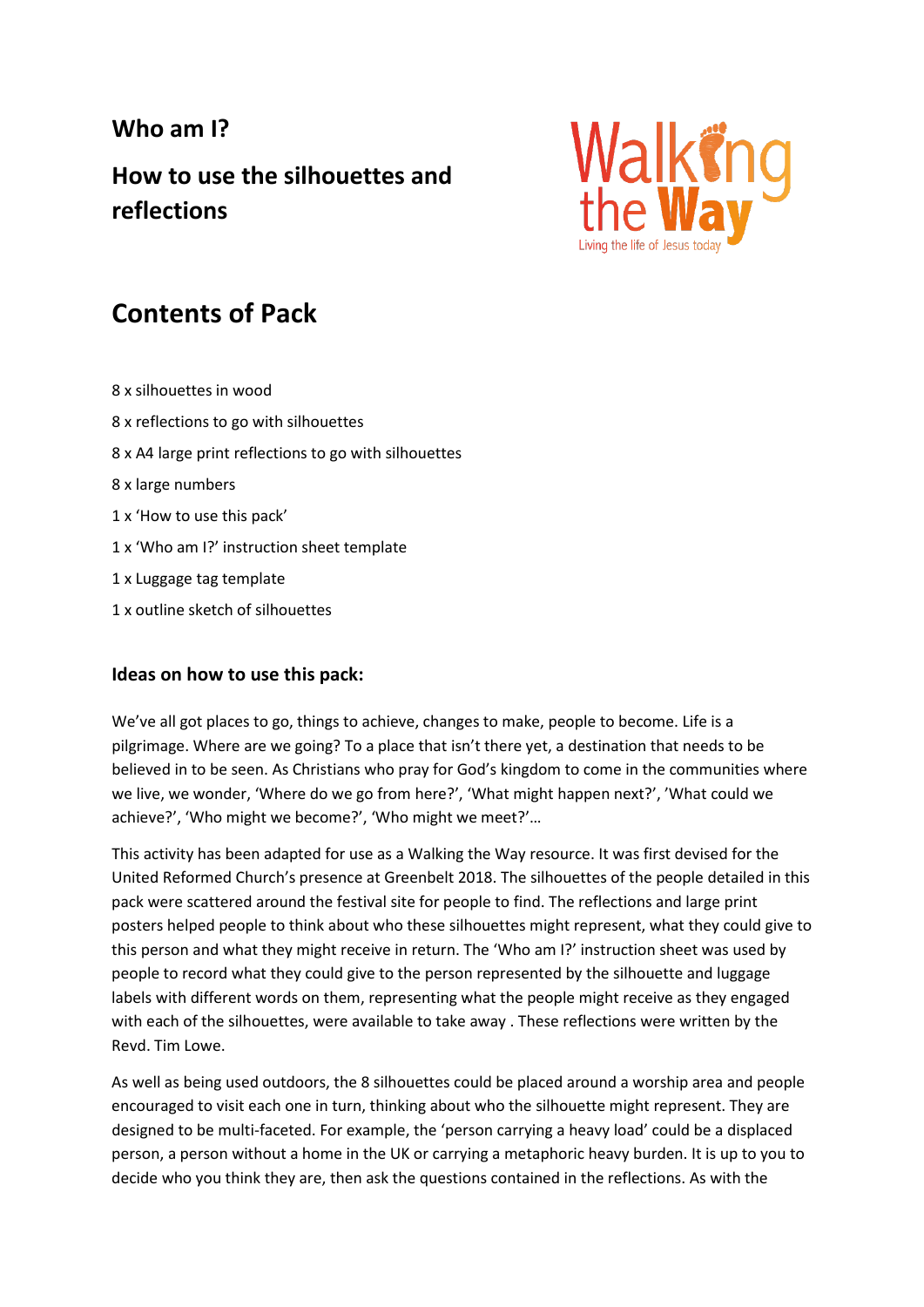outdoor activity, the 'Who am I?' instruction sheet can be used by people to record their thoughts as they engage with each of the silhouettes and the luggage tag template can be used to create cards for people to take away. At Greenbelt, festival goers made a choice from 15 words:

Love, Courage, Support, Hope, Faith, Time, Energy, Skills, Challenge, Friendship, Wisdom, Peace, Kindness, Strength, Opportunity

The silhouettes can also be used as a static display by arranging them around a space and encouraging people to walk around them, reading the large-print reflections. You could have them audio recorded so people could sit and listen to the reflections if they are visually impaired. In a similar fashion to the outdoor treasure hunt, people could record their feelings as they travel around the silhouettes, picking up word cards as they go along.

Within worship, a selection of the reflections could be read out loud for small groups to discuss which silhouette each reflection might refer to. In considering what they might give to and receive from each person represented, the small groups might think about the consequences of this might be for the Church. E.g. 'the child' might raise issues about the role of children within worship, or what the legacy of current times will leave for those who are still children…

We hope these ideas will help you to be imaginative in using the silhouettes and reflections in many different and engaging ways. Please let us know how you get on so that new ideas and plans might be shared more widely. Send us an e-mail t[o wtw@urc.org.uk](mailto:wtw@urc.org.uk) or call us on 020 7520 2718. We'd love to hear from you!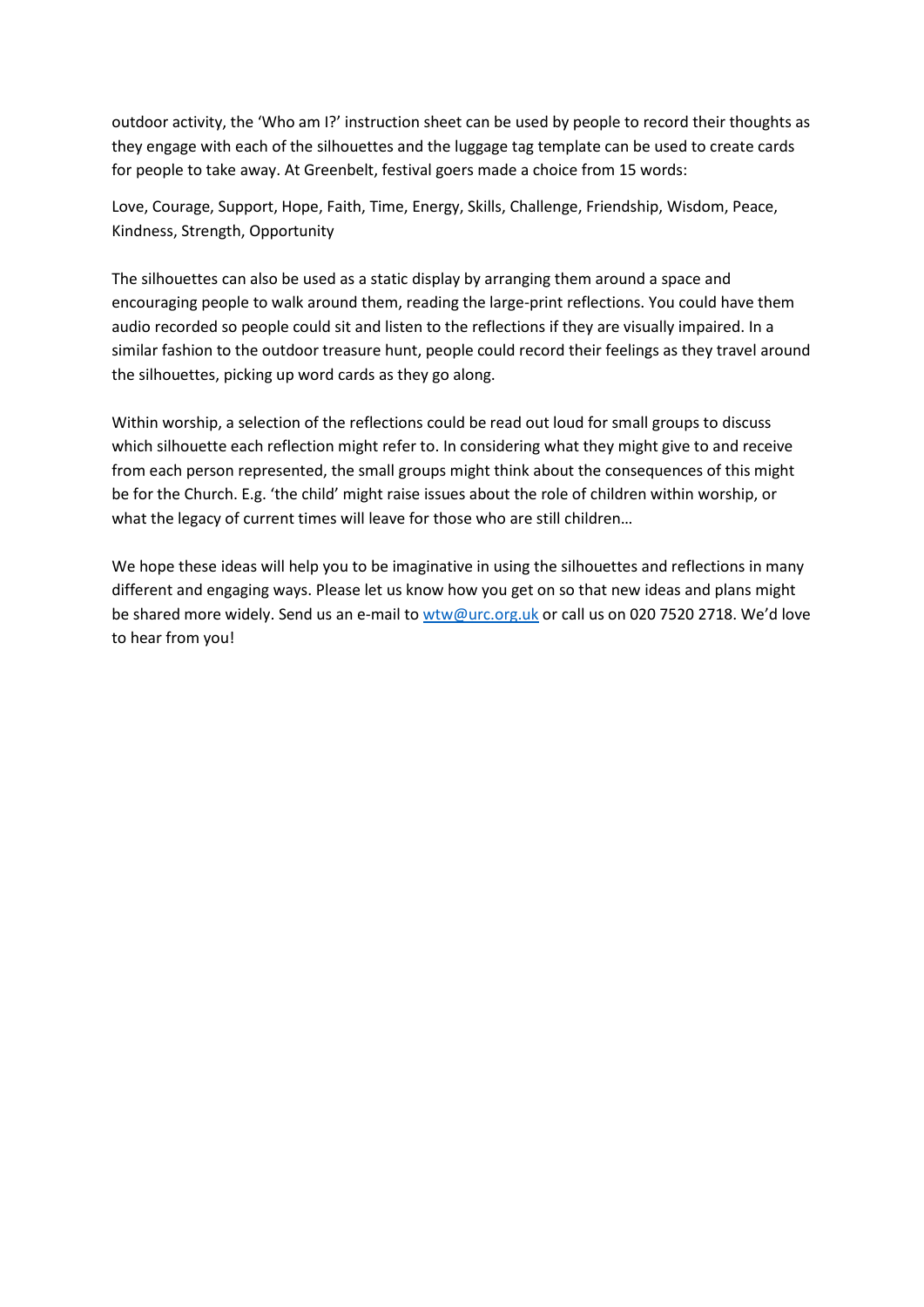

**We've got places to go, things to achieve, changes to make, people to become. Life is a pilgrimage. On that pilgrimage, we will encounter people who will have an influence on us. We will give, and we will take, but each encounter will change both of us in some way.** 

**Around the area you will find 8 silhouettes of people, with a meditation attached. At each silhouette, you are most welcome to read the reflection and then use your imagination to decide who you think that person is. Ask yourself these questions:** 

**What can I give you?** (write this in the appropriate box below)

**What might I receive from you?** (Write that word on the tags provided)

**By the end you will have 8 words to keep.**

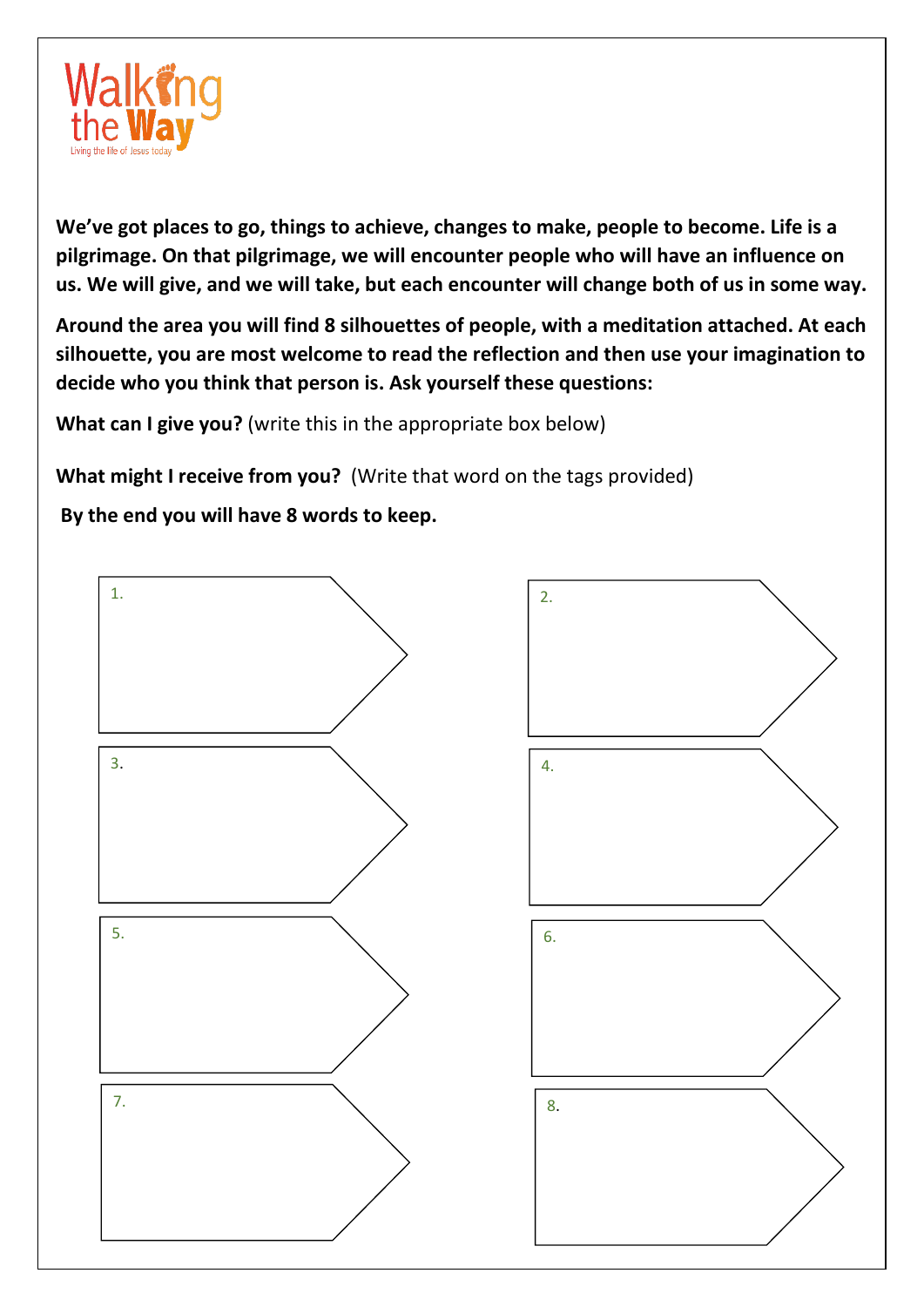Have you really looked to see who I really am? Do you think that because I've changed, or am changing, or seem different that you cannot see the real person within me? Times change, but who I am inside has always been there. It takes strength and courage to be the person God has called you to be



Original activity from United Reformed Church's presence at Greenbelt 2018. Meditations by the Revd Tim Lowe



**1. Who am I…?** Do you know what I'm thinking? Are you worried, like me, about the state of the world; the environment; the future; or, our spiritual existence? Concerns are good – they keep you alive – but they need to be shared. So, share your worries… Unload your cares upon God who is peace, that together with those who are faithful to the cause, WE can act!

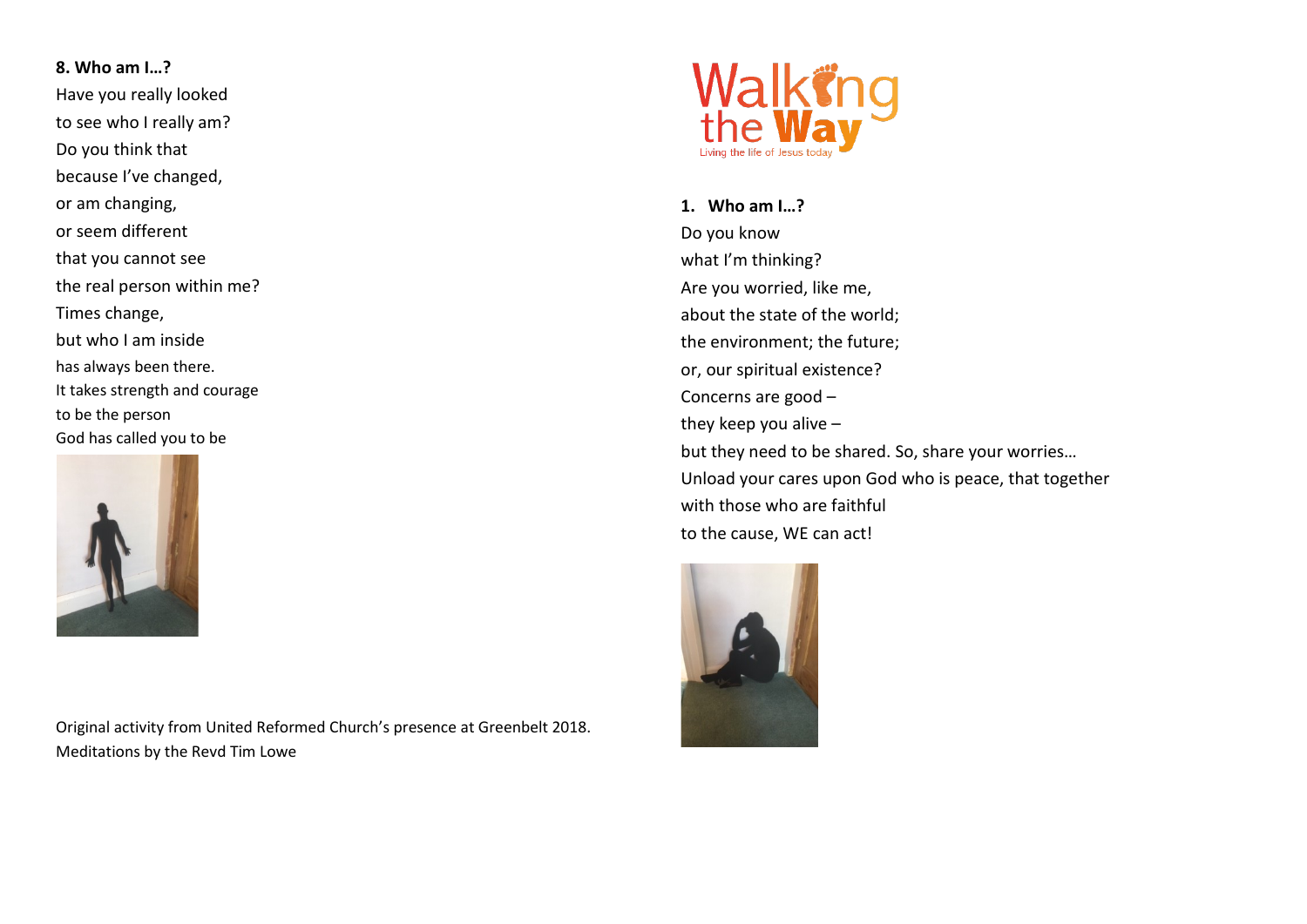Can you keep up with me? Do I appear so busy, rushing about, giving time to others that you struggle to stay with me, or feel inadequate? I do what I do because (for this moment) I can. Yet I need your support along the way, like a metaphorical water bottle on a marathon, being thrust into my hand as I run past. I believe my strength comes from you.

**7. Who am I…?** Did you notice me? Maybe you think my movements too slow to be noticed in your 'real' time? Yet accumulating time can teach you many things, and I am packed with history and experience and story. Slow down. Walk with me. God just might reveal the wisdom I carry.



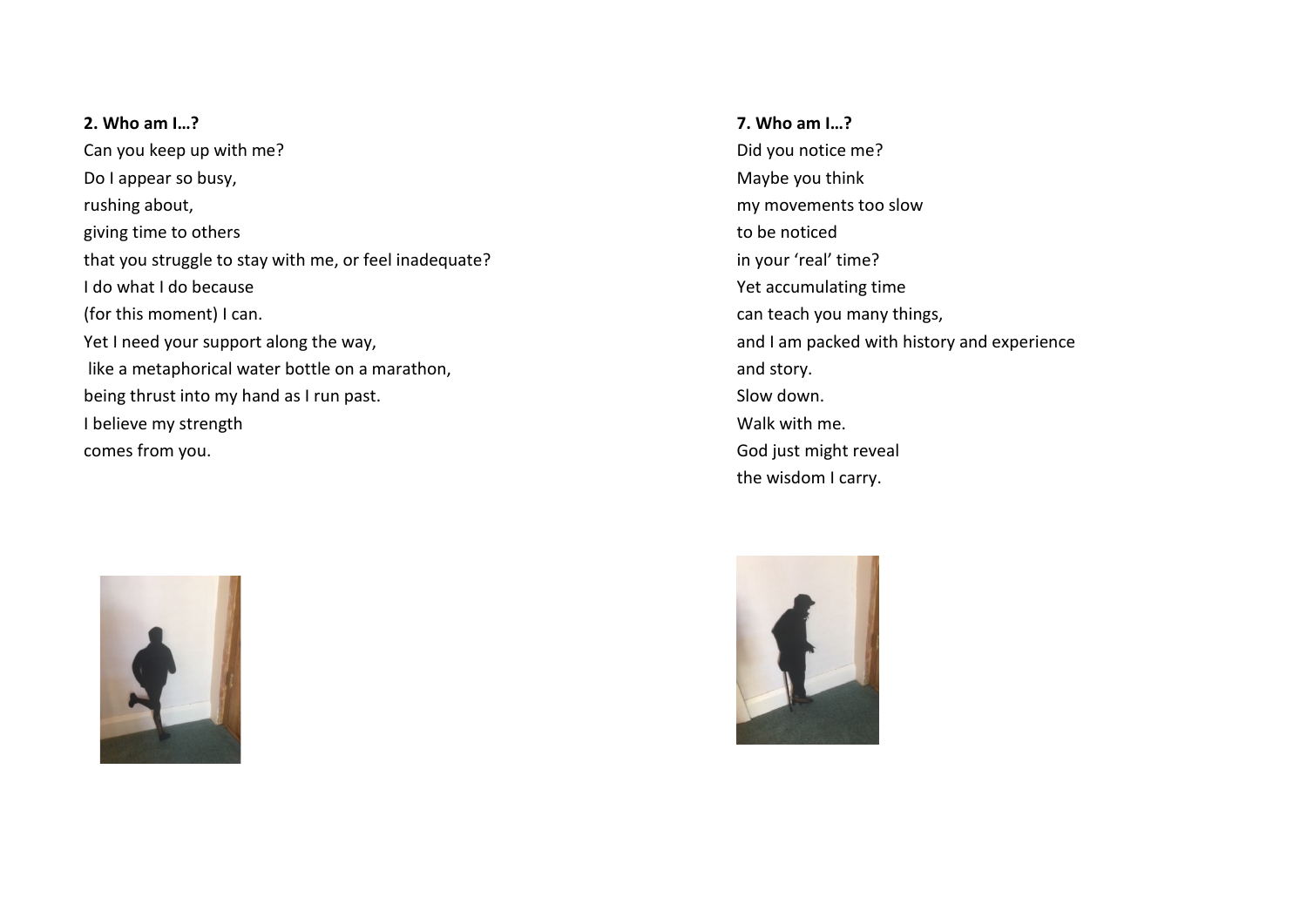Did you notice me? Do you imagine that I am too small or too young to be seen or heard? They say great things come in small packages – well, God has packed me with potential and opportunity which I'm just waiting to grow into!



#### **3. Who am I…?**

Do you ever wonder how I carry this load? Does the weight of life's struggles – physical, mental and emotional – ever bear down on you, like it does on me? Sometimes the energy to lift my life escapes me. Yet, realising that I cannot rely upon my strength alone gives me hope and courage to rely upon the one who made me and who knows me and holds me, in strong and loving arms.

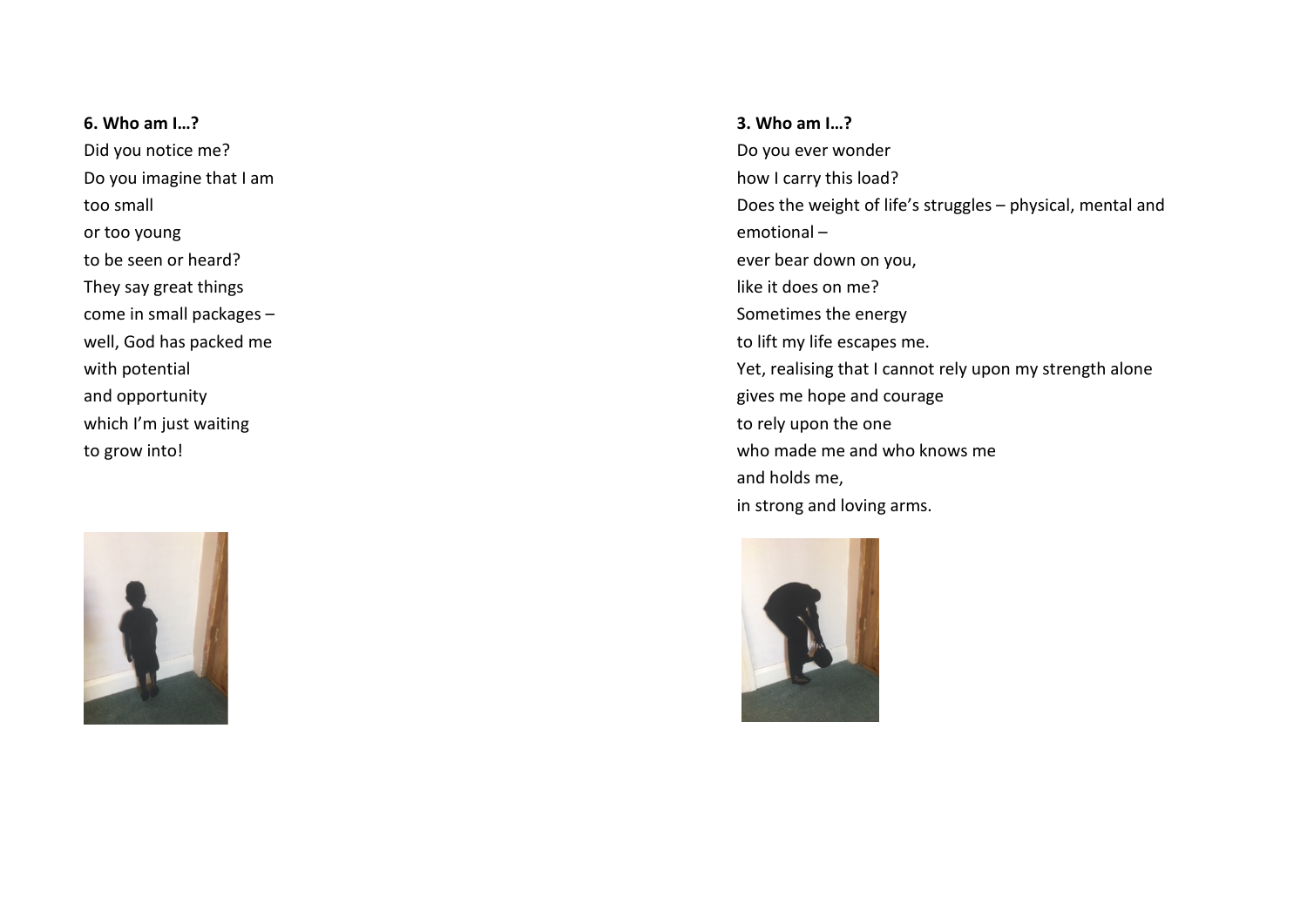Do you try not to see me? If you walk by on the other side, pretending I'm not there, will that mean that my challenges – exhaustion, displacement or having no place to call home – will not exist? But, I am here… and there… and need to be somewhere! I am the 'other'; the one like the Son of Man; no place to rest, yet part of the household of G, of God



#### **5. Who am I…?**

Would you ever turn to me for help? Are you scared to rely upon someone else who might just carry with them the skills and collective wisdom of others? This could be my gift to you: to share; to comfort; to support. That is what being part of a God-family is about. Have faith, that we can learn together.

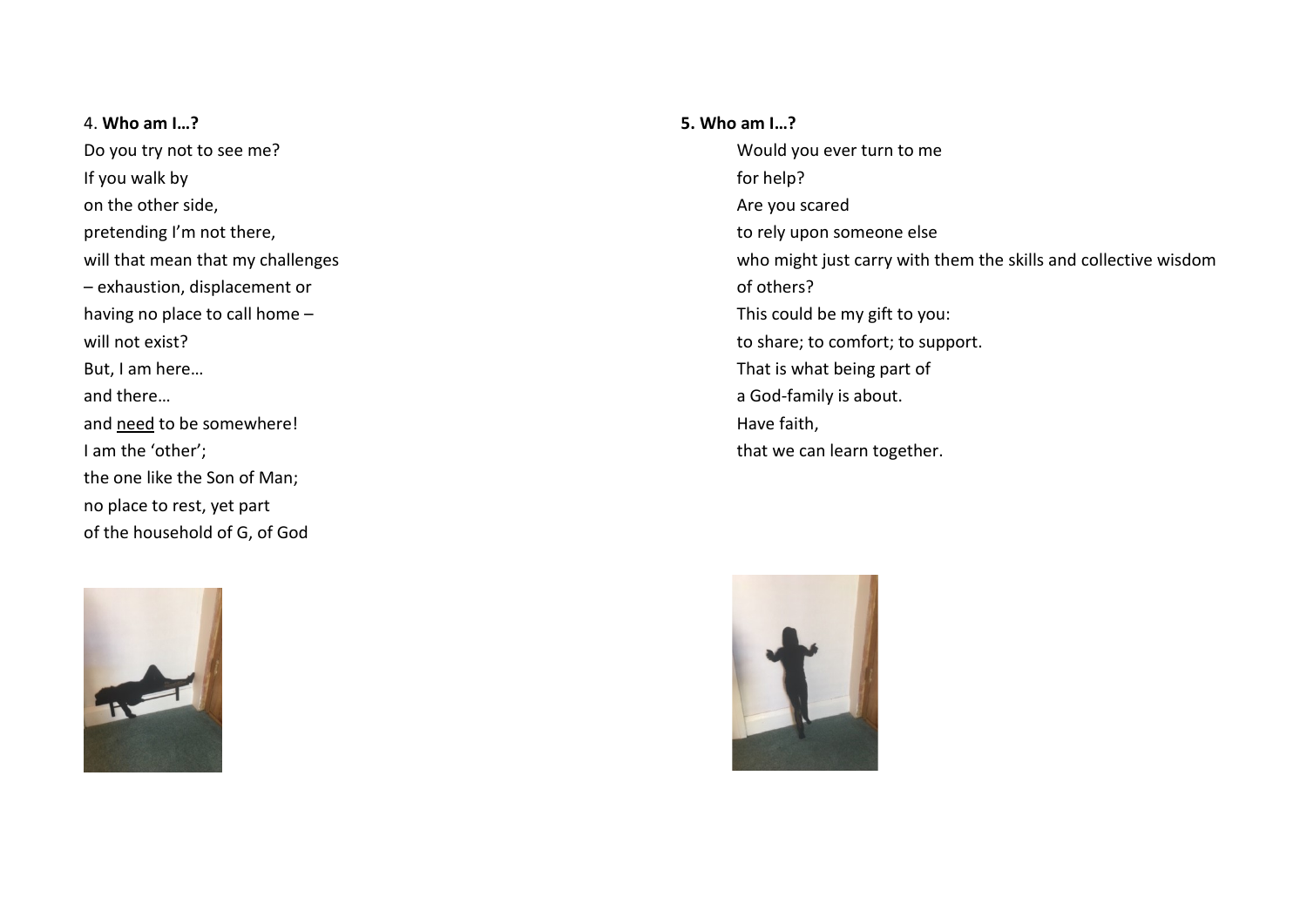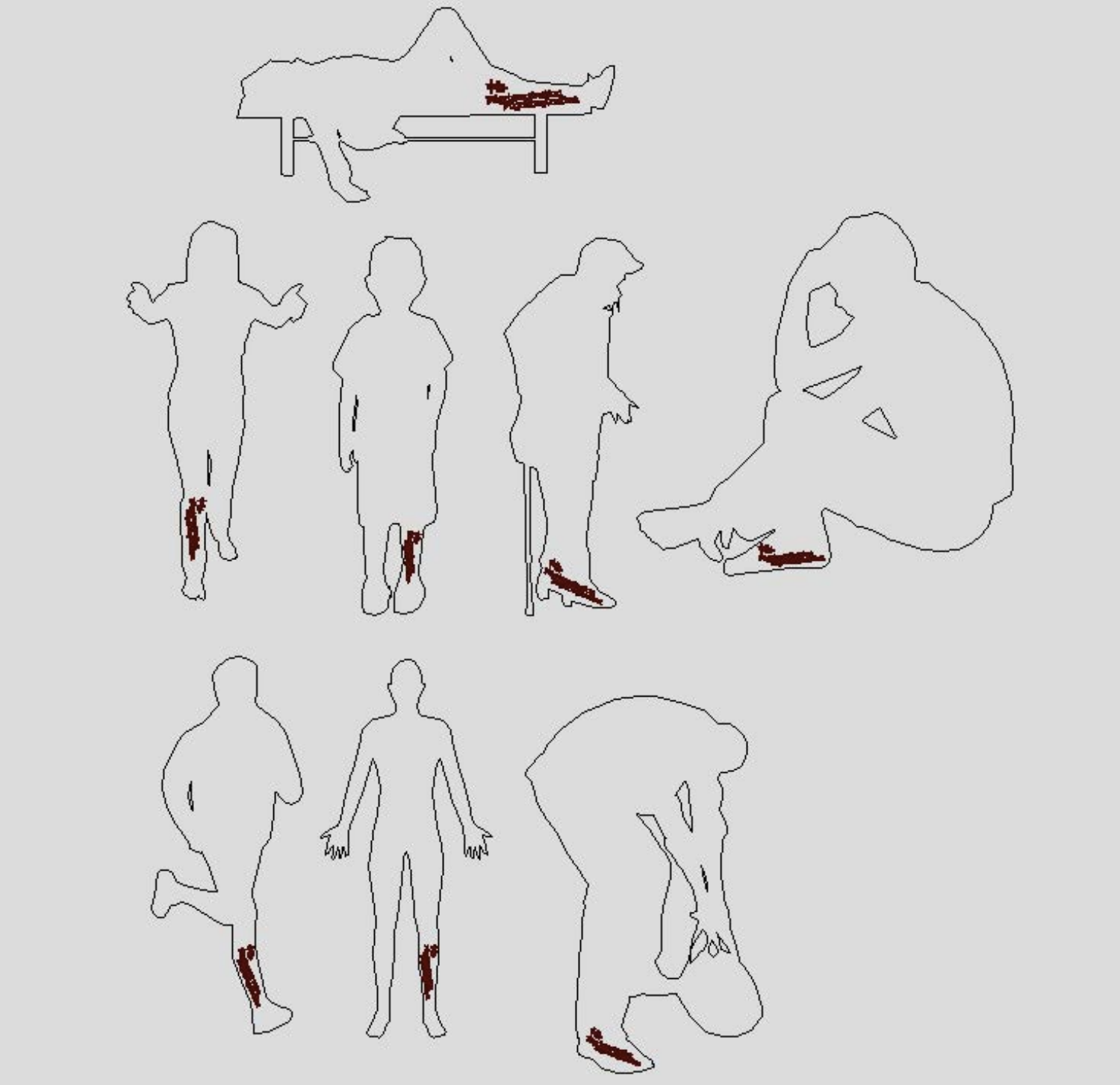**Who am I…?** Do you know what I'm thinking? Are you worried, like me, about the state of the world; the environment; the future; or, our spiritual existence? Concerns are good – they keep you alive – but they need to be shared. So, share your worries… Unload your cares upon God who is peace, that together with those who are faithful to the cause, WE can act!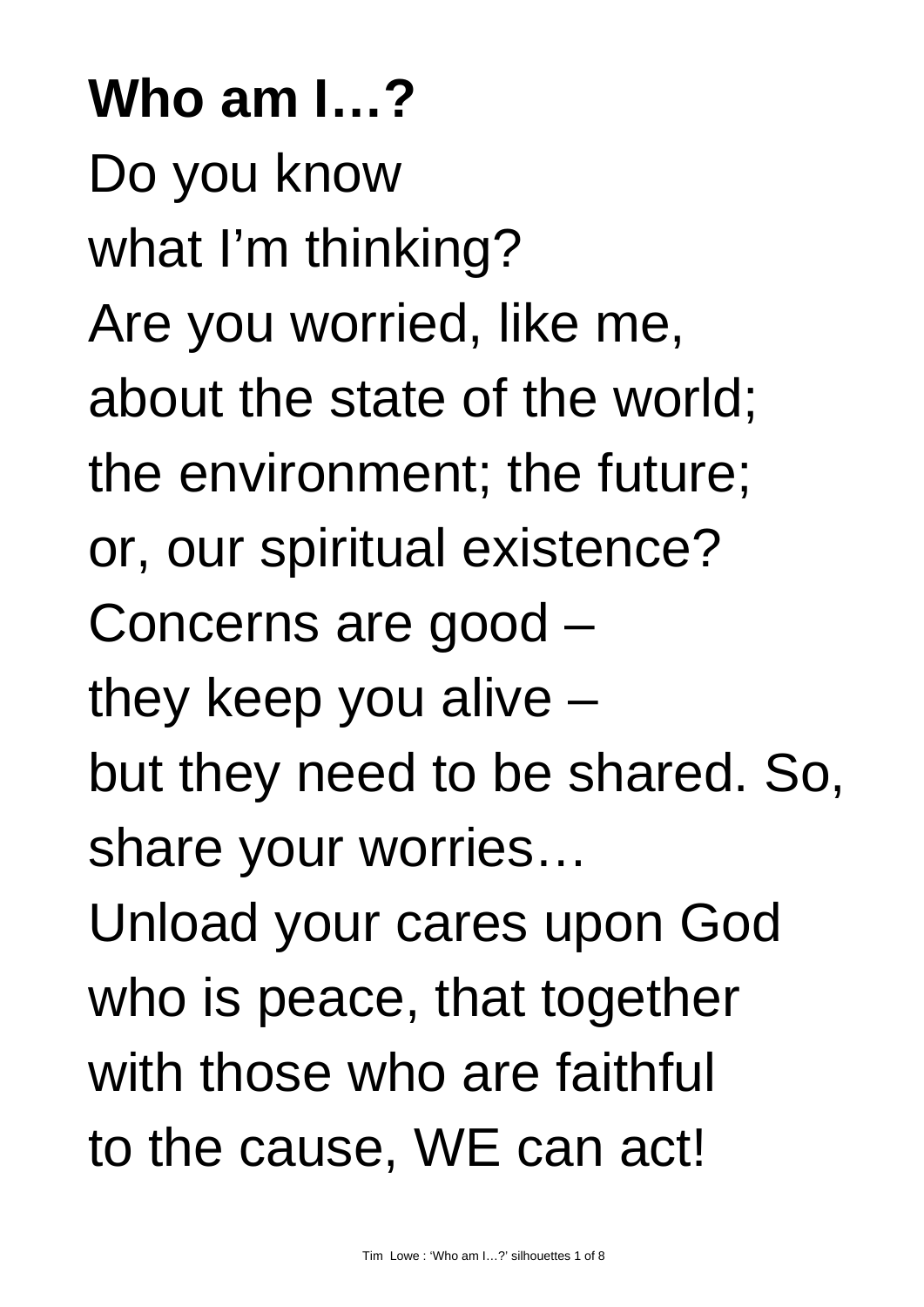Can you keep up with me? Do I appear so busy, rushing about, giving time to others that you struggle to stay with me, or feel inadequate? I do what I do because (for this moment) I can. Yet I need your support along the way, like a metaphorical water bottle on a marathon, being thrust into my hand as I run past. I believe my strength comes from you.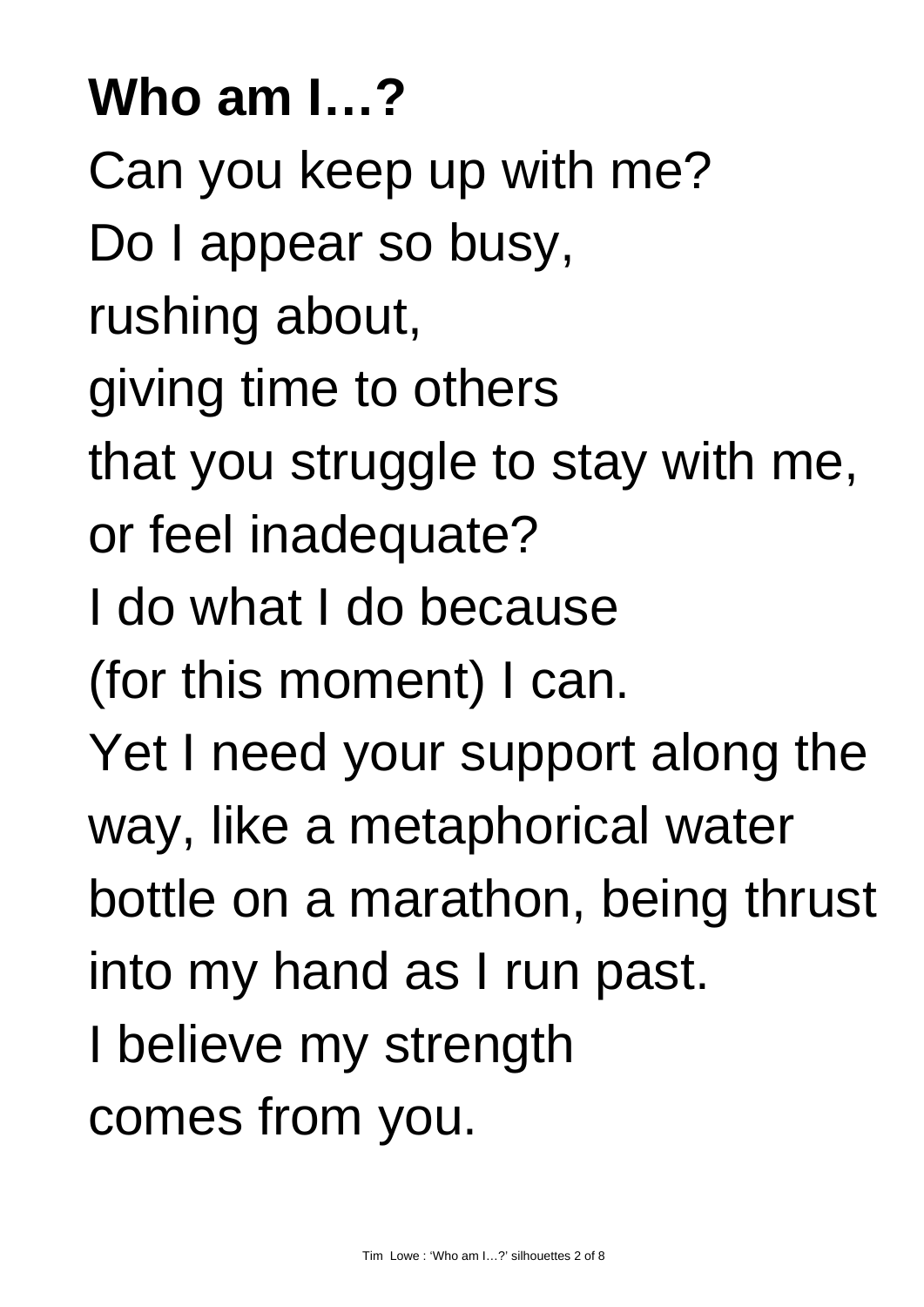Do you ever wonder how I carry this load? Does the weight of life's struggles – physical, mental and emotional – ever bear down on you, like it does on me? Sometimes the energy to lift my life escapes me. Yet, realising that I cannot rely upon my strength alone gives me hope and courage to rely upon the one who made me and who knows me and holds me, in strong and loving arms.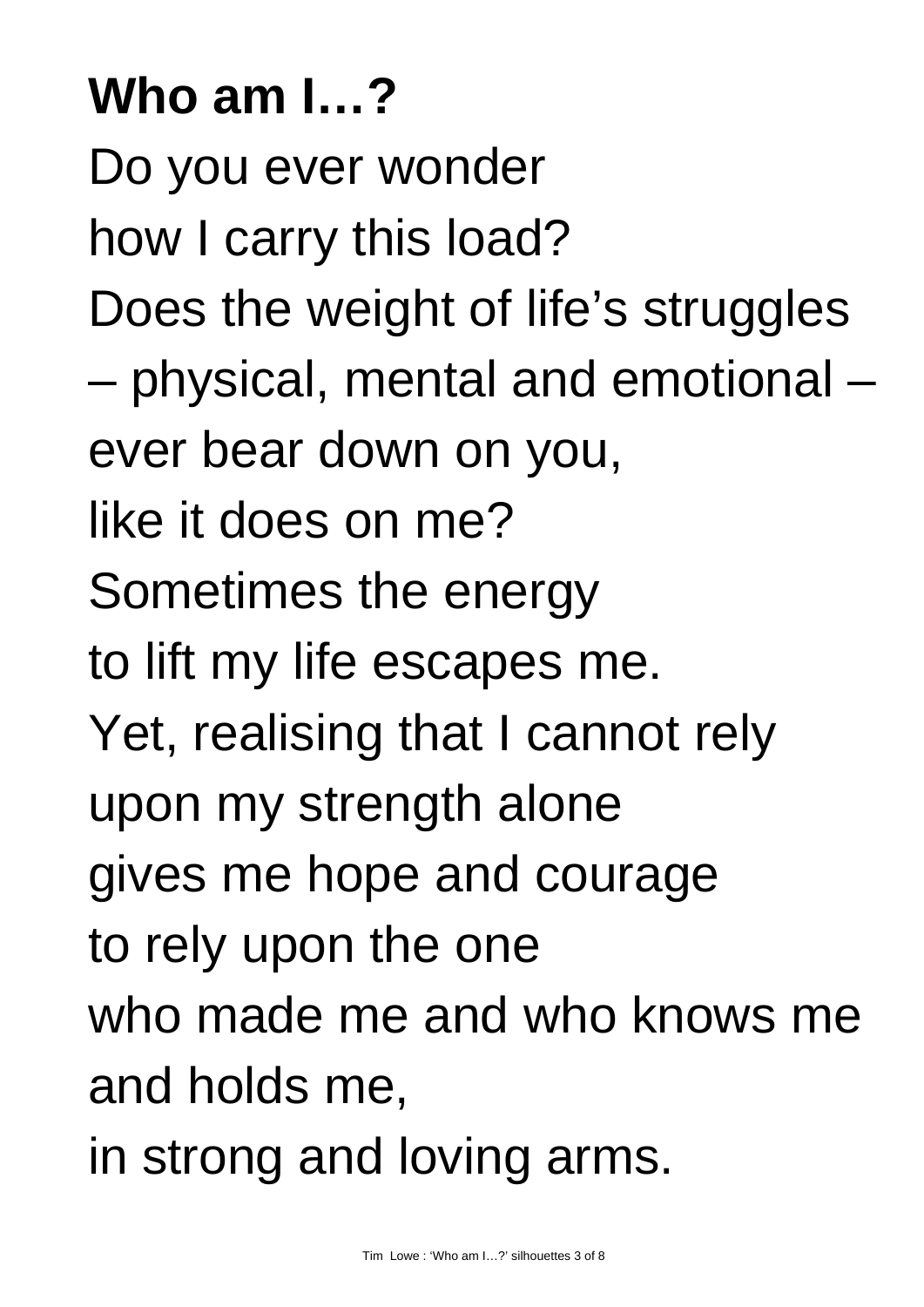Do you try not to see me?

If you walk by

on the other side,

pretending I'm not there,

will that mean that my challenges

– exhaustion, displacement or

having no place to call home –

will not exist?

But, I am here…

and there…

and need to be somewhere!

I am the 'other';

the one like the Son of Man;

no place to rest, yet part

of the household of God.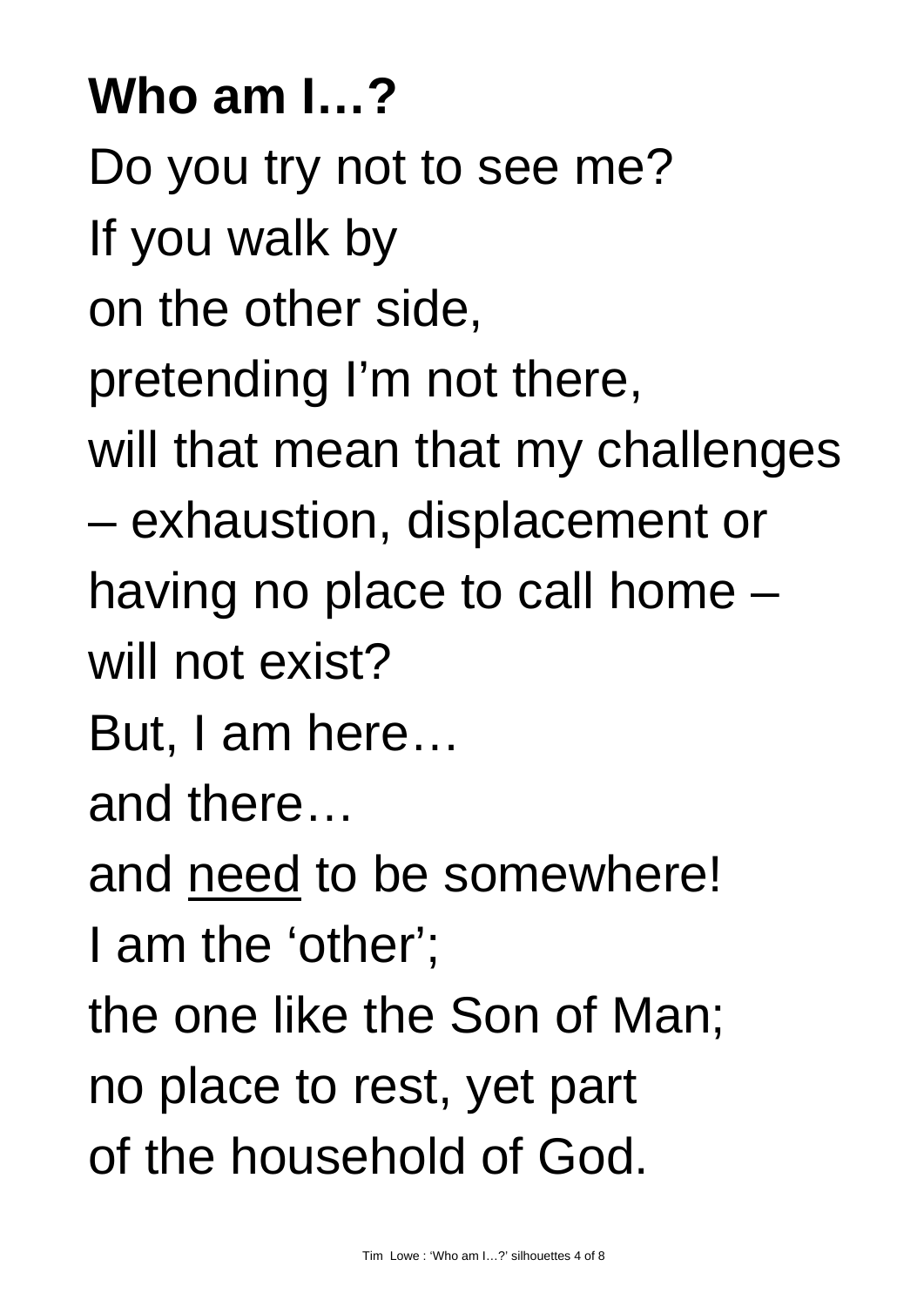Would you ever turn to me for help?

- Are you scared
- to rely upon someone else

who might just carry with them

- the skills and collective wisdom of others?
- This could be my gift to you:
- to share; to comfort; to support.
- That is what being part of
- a God-family is about.
- Have faith,
- that we can learn together.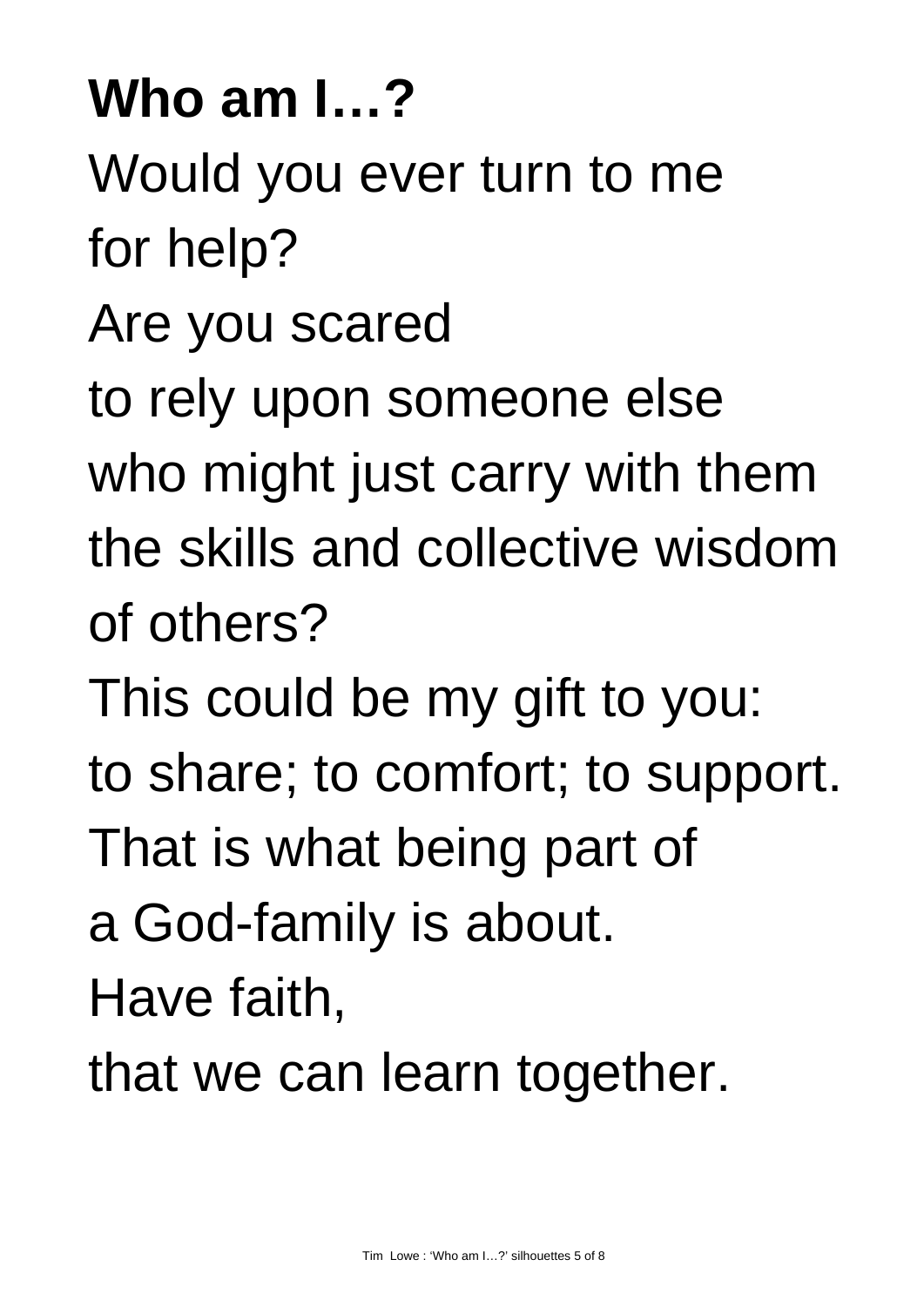# **Who am I…?** Did you notice me? Do you imagine that I am too small or too young to be seen or heard? They say great things come in small packages – well, God has packed me with potential and opportunity which I'm just waiting to grow into!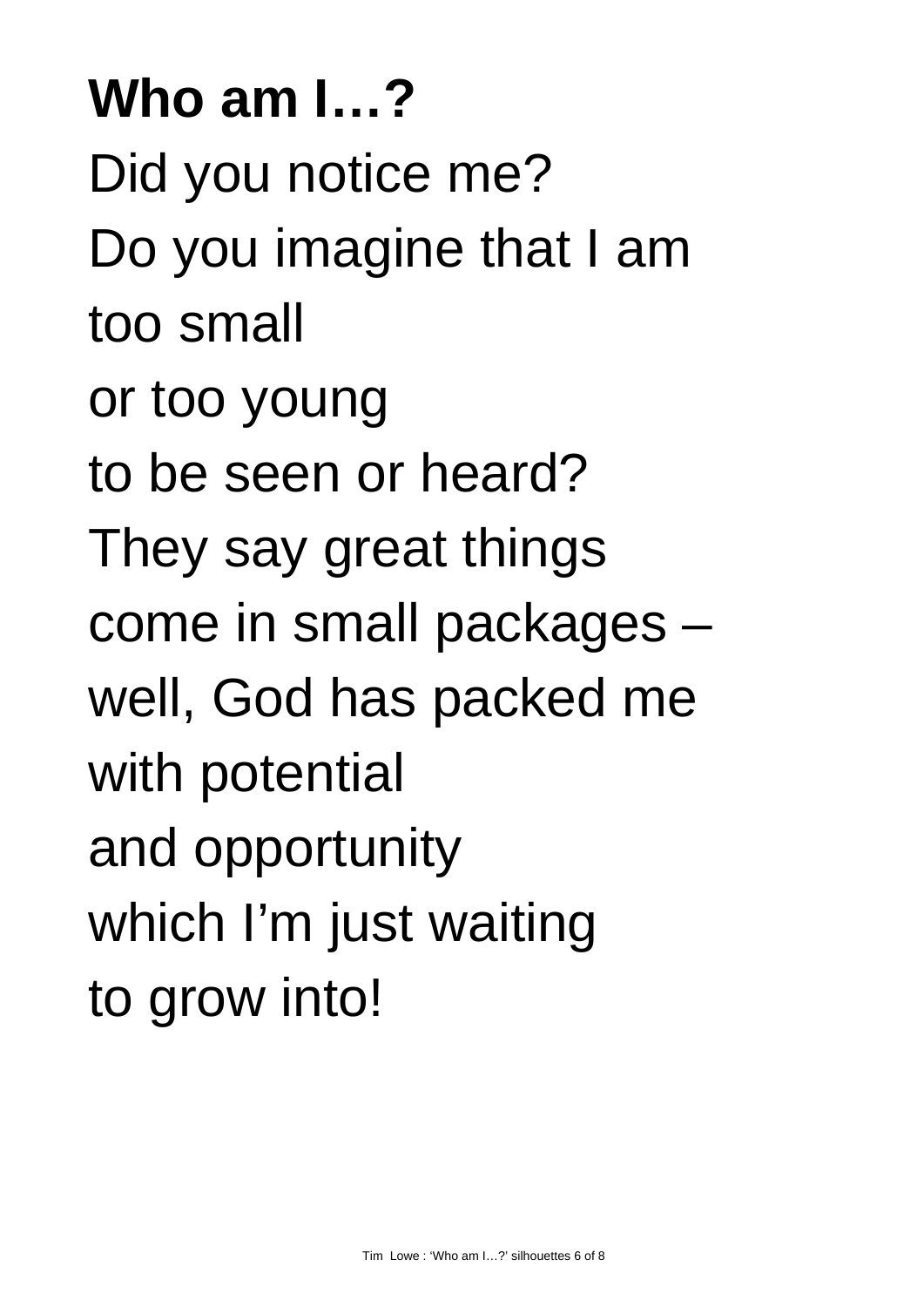**Who am I…?** Did you notice me? Maybe you think my movements too slow to be noticed in your 'real' time? Yet accumulating time can teach you many things, and I am packed with history and experience and story. Slow down. Walk with me. God just might reveal the wisdom I carry.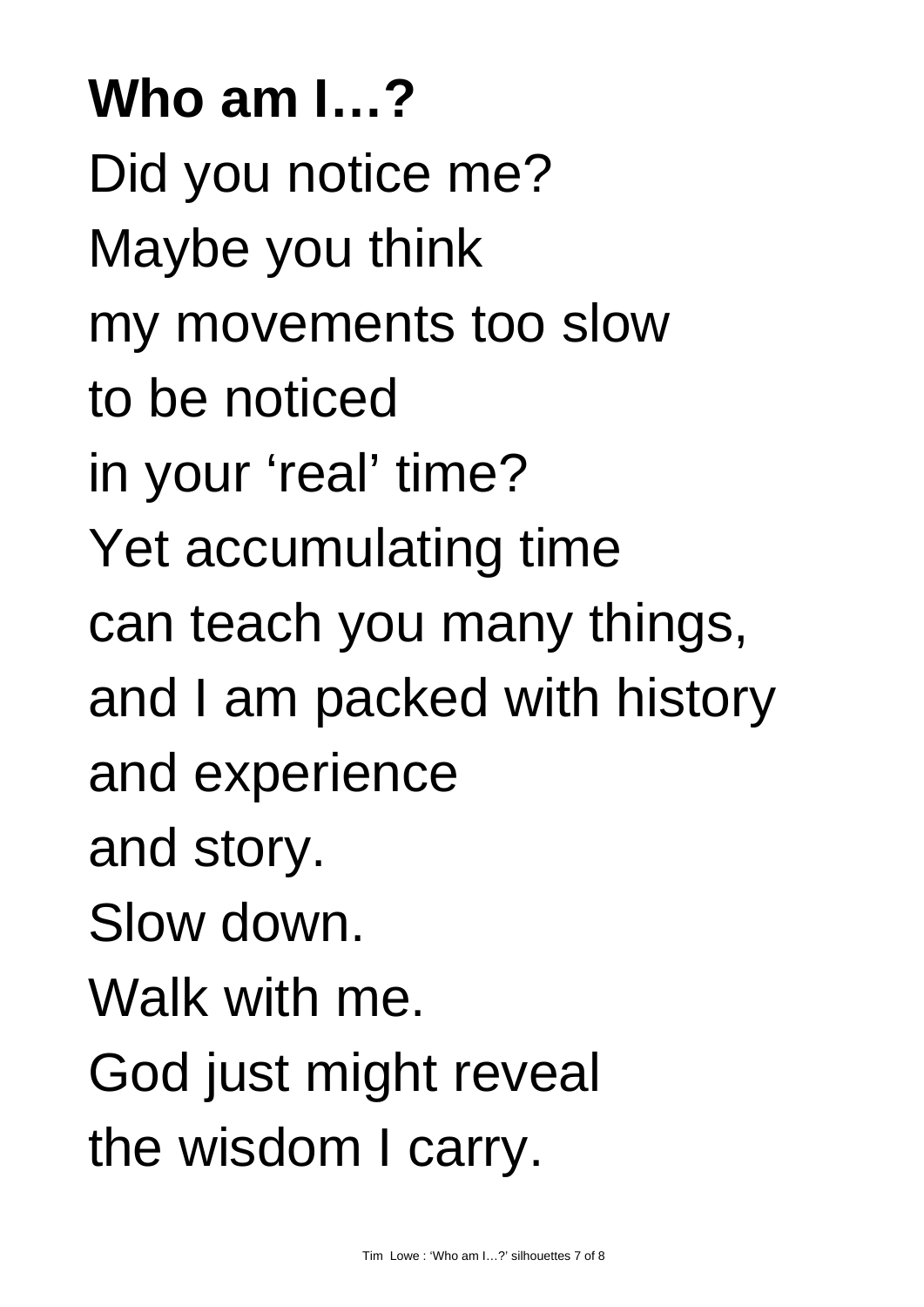Have you really looked to see who I really am? Do you think that because I've changed, or am changing, or seem different that you cannot see the real person within me? Times change, but who I am inside has always been there. It takes strength and courage to be the person God has called you to be.